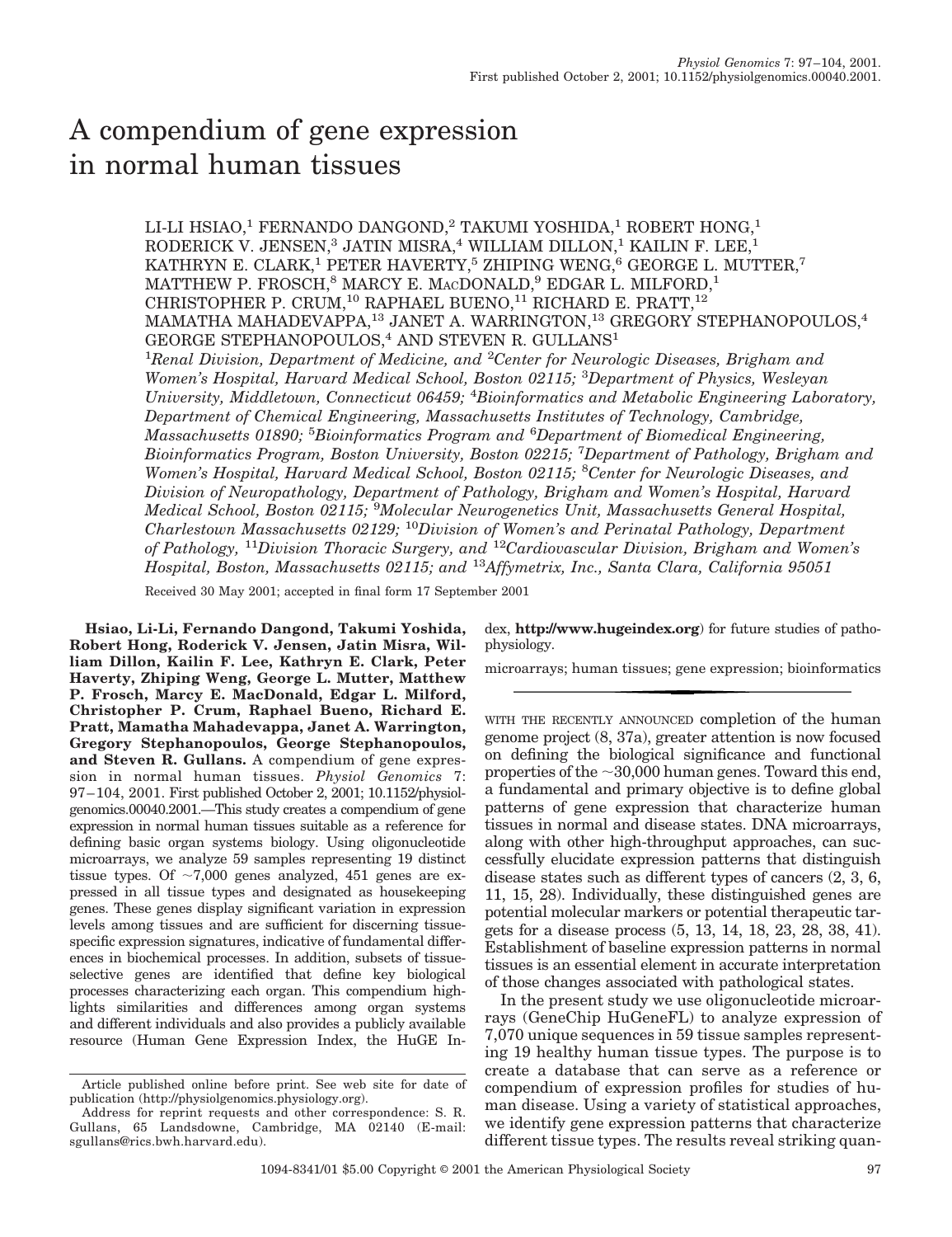titative similarities and differences among tissues, even for those genes expressed constitutively.

## **METHODS AND MATERIALS**

*Tissue specimens.* We obtained 59 human samples of 19 different tissue types, from 49 human individuals including 24 males and 25 females with median age of 63 and 50, respectively [for a table of demographic information, *Supplement 1*, please refer to the Supplementary Material<sup>1</sup> for this article, published online at the *Physiological Genomics* web site; this information is also available at the Human Gene Expression Index web site (the "HuGE Index") at **http:// www.hugeindex.org**]. These were provided by tissue banks, surgical procedures or autopsies (Massachusetts General Hospital and Brigham and Women's Hospital) with appropriate Institutional Research Board consent. The specimens were immediately immersed in liquid nitrogen upon isolation. Each tissue was divided into matched fractions for RNA isolation and histological examination. Only those with normal histological examination were included in this study, and medical histories were not a criterion for exclusion.

*Histology.* Samples were fixed at room temperature in neutral pH phosphate-buffered 10% formalin, dehydrated in graded alcohols, and embedded in paraffin using an automated tissue processor. Four-millimeter-thick paraffin sections were rehydrated and stained routinely with hematoxylin and eosin. Light microscope examination was performed to confirm normal tissue morphology. Histological sections of the tissues are available at **http://www.hugeindex.org**.

*RNA preparation for hybridization.* Total RNA was isolated using Trizol solution (GIBC-BRL, Life Technologies, Rockville, MD). Seven micrograms of total RNA was used for amplification, and the amplified product was labeled with biotin following a procedure described previously (7, 25, 39). Briefly, double-stranded cDNA was synthesized using the SuperScript Choice System (GIBCO-BRL) and a T7-(dT)-24 primer (Geneset Oligos, La Jolla, CA). The cDNA was purified by phenol/chloroform/isoamyl alcohol extraction with Phase Lock Gel (5Prime  $\rightarrow$  3Prime, Boulder, CO) and concentrated by ethanol precipitation. In vitro transcription was performed to produce biotin-labeled cRNA using a BioArray HighYield RNA Transcript Labeling Kit (Affymetrix) according to the manufacturer's instructions. cRNA was linearly amplified with T7 polymerase. The biotinylated RNA was cleaned with RNeasy Mini kit (Qiagen, Valencia, CA).

Labeled cRNA, 20 µg, was fragmented and hybridized using the protocol described previously (25). Briefly, the hybridization mixture was incubated at 99°C for 5 min. followed by incubation at 45°C for 5 min. The hybridization was then carried out at 45°C for 16–18 h. After being washed, the array was stained with streptavidin-phycoerythrin (Molecular Probes, Eugene, OR), amplified by biotinylated antistreptavidin (Vector Laboratories, Burlingame, CA), and then scanned on an HP Gene Array scanner. The intensity for each feature of the array was captured with Affymetrix GeneChip Software, according to standard Affymetrix procedures (25) by performing typical scaling (with target intensity of 100) and normalization for all probe sets.

*Quality control of samples.* Approximately 50% of total RNA collected from tissues were discarded secondary to unsatisfactory quality on a 1% agarose gel. Each probe array contains several prokaryotic genes (e.g., *bioB, bioC,* and *bioD* are genes of the biotin synthesis pathway from the bacteria *Escherichia coli*, *Cre* is the recombinase gene from P1 bacteriophage), which serve as hybridization controls. In addition, expression levels of  $3'$  to  $5'$  for both  $\beta$ -actin and glyceraldehyde-3-phosphate dehydrogenase (GAPDH) were evaluated; the  $3'/5'$  ratio should be less than 3 according to the manufacturer's instructions. Data that failed to meet this criteria were excluded from analysis.

*Statistical analysis.* The Affymetrix GeneChip 3.1 Expression Analysis Algorithm present (P) or absent (A) calls were used to identify maintenance/housekeeping genes. All genes with a present call in at least one sample of each tissue type were included in the maintenance/housekeeping set [marginal (M) calls were conservatively treated as absent]. A hierarchical clustering algorithm (AGNES) (22) in the statistical analysis package SPLUS (37) was used to group the tissue samples using only the housekeeping genes. Using the "Manhattan" distance metric, variables standardized, and the "Ward" linkage algorithm, we found that the 451 housekeeping genes alone were sufficient to clearly group the different tissue types.

To identify tissue-selective genes, we used a two-tailed *t*-test to distinguish the gene expression levels in each tissue type from all other tissue samples at a 99.99% confidence level. The two-tailed *t*-test makes underlying assumptions about the distribution of the data, and this high confidence level was chosen to ensure that the list of tissue-selective genes obtained would still be reasonable, even though the assumptions may be met only in part (34). The tissue-selective genes obtained were ranked by their significance value, which determines the probability of observing a given level of discrimination for a gene by random chance. The lower the *P* value, the better the tissue-selective nature of the gene. A subset of 98 genes with the lowest *P* values, 14 from each tissue-selective subset from the brain, kidney, liver, lung, muscle, prostate, and vulva, were then used in a principal component analysis (PCA) to separate the tissue samples in PC space. Before performing the PCA, the data were autoscaled such that each gene had a mean of zero and unit standard deviation. This analysis was done using MATLAB. Finally, the coefficient of variation  $(CV = standard deviation/$ mean) for each tissue type was calculated to identify the tissue-variant genes.

### **RESULTS**

*Housekeeping or maintenance genes and their tissuespecific expression patterns.* The Affymetrix GeneChip 3.1 Expression Analysis program uses a conservative call system to identify gene expression as "present" or "absent" among 7,070 unique sequences on each microarray. All 19 tissues in this study were analyzed, and a set of 451 genes with unique GenBank accession numbers (*Supplement 2*, published online at the *Physiological Genomics* web site and at **http://www. hugeindex.org**), 6.4% of 7,070 unique sequences, were identified as "present" in all 19 tissue types. This set of "housekeeping" or "maintenance" genes encodes proteins mediating a variety of basic cellular functions including intermediary metabolism, gene transcription, protein translation, cell signaling/communication, structure/motility, and other unclassified functions (1) (Fig. 1). Most of the ribosomal protein genes are included in this set. Overall, these housekeeping genes define basic cellular processes and could be used as a

<sup>1</sup>Supplementary Material (*supplements 1–5*) to this article is available online at **http://physiolgenomics.physiology.org/cgi/ content/full/7/2/97/DC1.**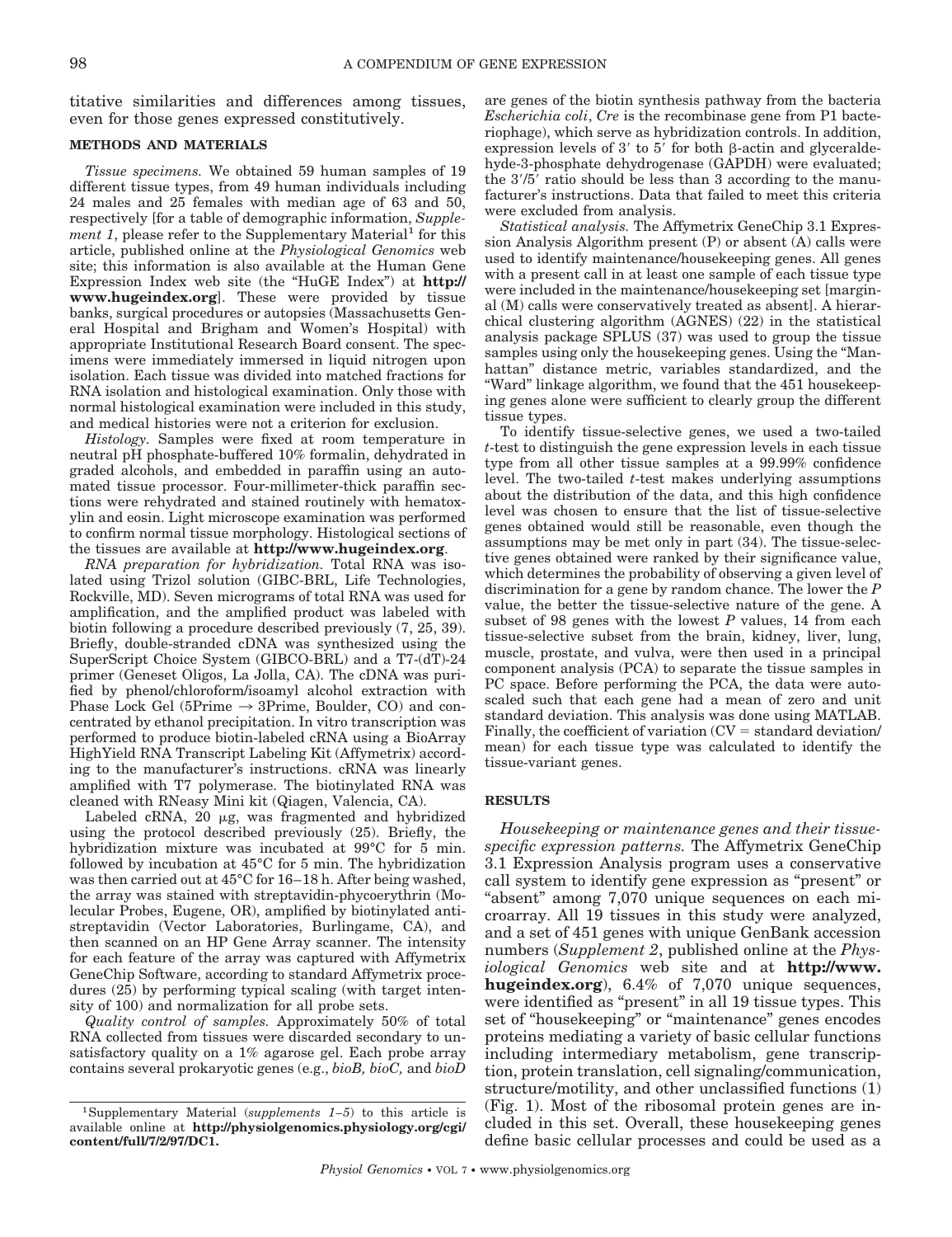

Fig. 1. The functional distribution of 451 maintenance genes in 59 samples representing 19 normal adult human tissue types.

reference standard when comparing gene expression studies.

A subset of 535 "housekeeping genes" was previously reported from 11 fetal and adult human tissue samples (39), and 358 genes are common to both lists. An

important result in both studies is that the majority of the genes commonly considered to have a housekeeping function (e.g.,  $\beta$ -actin and GAPDH) exhibit considerably variable expression levels from one tissue type to another. In fact, we found that quantitative expression profiles for the maintenance/housekeeping genes alone exhibit unique patterns for each specific tissue type. In particular, using a hierarchical clustering analysis of the 451 housekeeping genes, we successfully clustered different tissues according to tissue type (Fig. 2). We observed that all clusters were derived from two major branches: one branch contains the hematopoietic, reproductive, urinary tract, and gastrointestinal systems, while the other major branch contains the nervous, muscular, and liver systems.

We also identified the 15 most highly expressed genes among 451 (Table 1). They are primarily ribosomal proteins along with  $\beta$ -actin, GAPDH, and genes associated with defense/cell death (clusterin, metallothionein 2A). In addition, the CV for each of the maintenance/housekeeping genes was calculated, and the 15 genes with the highest and lowest CV were designated as most variable genes and most constant genes, respectively (Tables 2 and 3). Of note, both  $\beta$ -actin and



Fig. 2. Dendrogram revealing clustering profile of 19 tissue types using 451 maintenance genes. Cluster analysis performed using hierarchical Ward statistical method. BD, blood; BRA, brain; BRE, breast; CO, colon; CX, cervix; ENDO, endometrium; ES, esophagus; KI, kidney; LI, liver; LU, lung; MU, muscle; MYO, myometrium; OV, ovary; PL, placenta; PR, prostate; SP, spleen; ST, stomach; TE, testes; and VU, vulva. Each sample came from different individuals except for brain; BRA001– BRA007 were from different regions of same individual as well as LI005. Six samples, kidney (KI014, KI017), lung (LU014, LU018), and prostate (PR005, PR007), were omitted from hierarchical clustering analysis due to poor quality of chip data.

*Physiol Genomics* • VOL 7 • www.physiolgenomics.org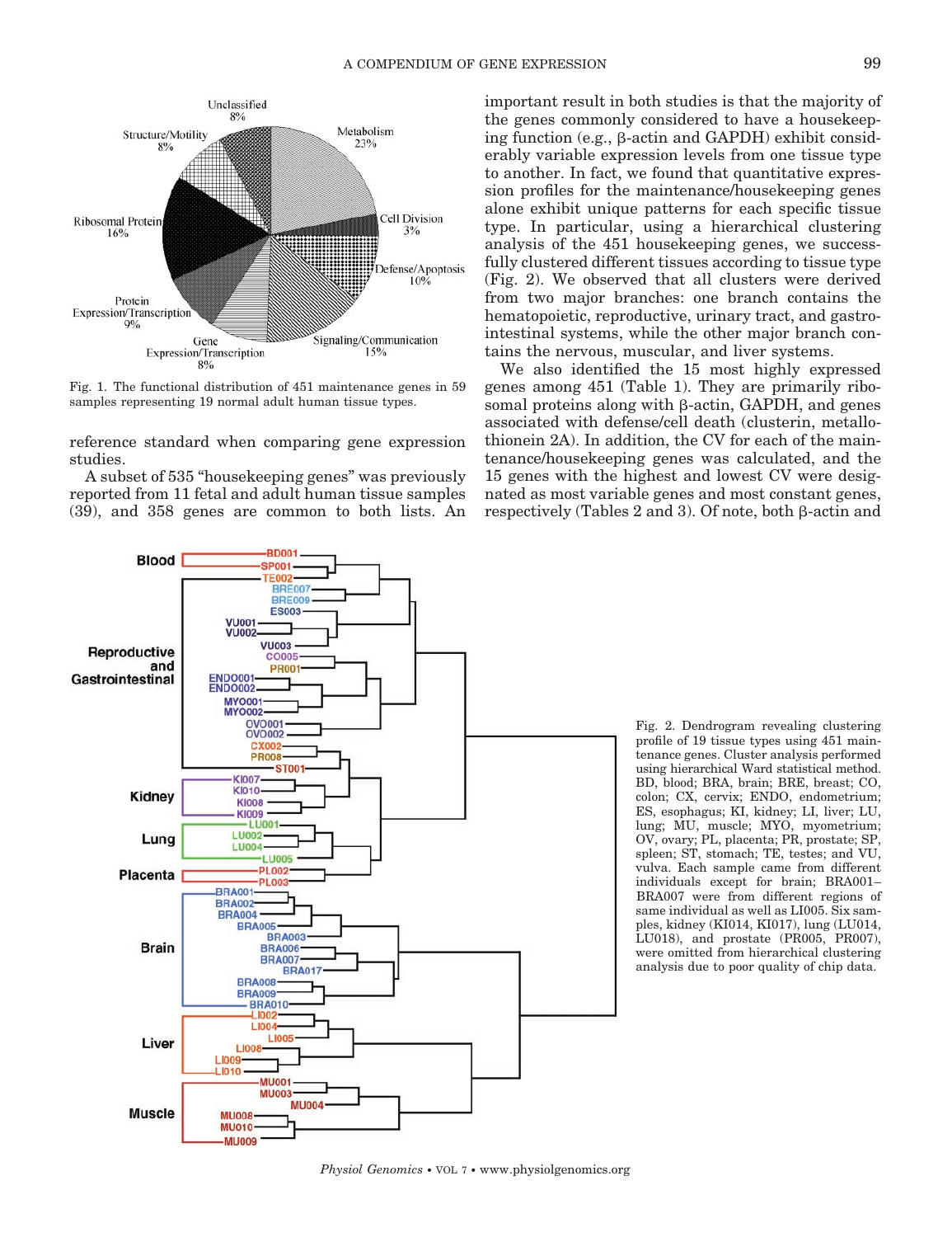| Locus Link<br>ID | <b>Accession Number</b> | Probe Set        | Gene Name                                   | Official Symbol   | Mean<br>Expression<br>Level | SD   | <b>CV</b> |
|------------------|-------------------------|------------------|---------------------------------------------|-------------------|-----------------------------|------|-----------|
| 6168             | L06499                  | $L06499$ at      | Ribosomal protein L37a                      | RPL37A            | 8638                        | 4305 | 0.50      |
| NA.              | Z70759                  | Z70759 at        | Mitochondrial 16S rRNA                      | NA                | 7687                        | 6245 | 0.81      |
| 6171             | Z12962                  | Z12962 at        | Ribosomal protein L41                       | RPL41             | 6915                        | 3801 | 0.55      |
| 23117            | D86974                  | D86974 at        | KIAA0220                                    | KIAA0220          | 6456                        | 4377 | 0.68      |
| 1191             | M63379                  | M63379 at        | Clusterin                                   | CLU               | 5497                        | 6356 | 1.16      |
| 6175             | M17885                  | M17885 at        | Ribosomal protein, large, P0                | RPLP <sub>0</sub> | 5441                        | 2738 | 0.50      |
| 60               | M10277                  | $M10277$ _s_at   | Actin, beta                                 | ACTB              | 5320                        | 3054 | 0.57      |
| NA.              | HG3214-HT3391           | HG3214-HT3391 at | Metallopanstimulin 1                        | NA                | 5180                        | 2897 | 0.56      |
| 6176             | M17886                  | M17886 at        | Ribosomal protein, large, P1                | RPLP1             | 5047                        | 2950 | 0.58      |
| 4502             | V00594                  | $V00594$ _s_at   | Metallothionein 2A                          | MT <sub>2</sub> A | 4989                        | 6520 | 1.31      |
| 6218             | M18000                  | M18000 at        | Ribosomal protein S17                       | RPS17             | 4734                        | 2022 | 0.43      |
| 7114             | M17733                  | M17733 at        | Thymosin, beta 4, X chromosome              | TMSB4X            | 4637                        | 2693 | 0.58      |
| 2597             | X01677                  | X01677 f at      | Glyceraldehyde-3-phosphate<br>dehydrogenase | GAPD              | 4614                        | 2940 | 0.64      |
| NA.              | HG2873-HT3017           | HG2873-HT3017 at | Ribosomal protein L30 Homolog               | NA                | 4592                        | 1834 | 0.40      |
| 2512             | M11147                  | M11147 at        | Ferritin, light polypeptide                 | <b>FTL</b>        | 4557                        | 3247 | 0.71      |

Table 1. *Fifteen most highly expressed housekeeping genes among 451*

NA, not available; SD, standard deviation; and CV, coefficient of variation.

GAPDH, commonly assumed to have constant expression levels, were among the most variable genes. The 15 most constant genes among 451 maintenance/ housekeeping genes could provide new standards for quantitative controls on all gene expression studies.

*Identification of tissue-selective genes and class prediction.* A two-tailed *t*-test was used to identify genes that are statistically highly expressed in a specific tissue type  $(P < 0.0001)$  using all 7,070 unique sequences from 59 samples. Our results reveal subsets of genes with unique GenBank accession numbers that are highly expressed only in brain (618 genes), kidney (91 genes), liver (277 genes), lung (75 genes), muscle (317 genes), prostate (46 genes), or vulva (101 genes).

These are labeled "tissue-selective genes" (*Supplement 3*, published online at the *Physiological Genomics* web site and at **http://www.hugeindex.org**) as they are predominantly, not exclusively, expressed in one tissue type. Using 98 most selective genes (*Supplement 4*, published online at the *Physiological Genomics* web site and at **http://www.hugeindex.org**), we performed PCA to examine whether it was possible to discriminate among tissue types in three-dimensional expression space. As shown in Fig. 3, these "tissueselective genes" can serve as templates for class prediction. For example, in brain the tissue-selective genes include those associated with myelin structure (e.g., myelin basic protein), with astrocytic differentia-

Table 2. *Fifteen most variable housekeeping genes among 451*

| Locus<br>Link ID | Accession<br>Number | Probe Set               | Gene Name                                                                                                             | Official<br>Symbol               | Mean<br>Expression<br>Level | SD   | <b>CV</b> |
|------------------|---------------------|-------------------------|-----------------------------------------------------------------------------------------------------------------------|----------------------------------|-----------------------------|------|-----------|
| 12               | X68733              | X68733 ma1 at           | Serine (or cysteine) proteinase inhibitor,<br>clade A (alpha-1 antiproteinase,<br>antitrypsin), member 3              | SERPINA3                         | 664                         | 1462 | 2.20      |
| 4256             | X53331              | X53331 at               | Matrix Gla protein                                                                                                    | <b>MGP</b>                       | 1608                        | 3254 | 2.02      |
| 2273             | U60115              | U60115 at               | Four and a half LIM domains 1                                                                                         | FHL1                             | 992                         | 1963 | 1.98      |
| 1476             | U <sub>46692</sub>  | U46692_ma1_at           | Cystatin $B$ (stefin $B$ )                                                                                            | CSTB                             | 777                         | 1313 | 1.69      |
| 5080             | M93650              | M93650 at               | Paired box (PAX6) homolog                                                                                             | PAX6                             | 324                         | 545  | 1.68      |
| 2316             | X53416              | X53416 at               | Filamin A, alpha (actin-binding protein-280)                                                                          | <b>FLNA</b>                      | 731                         | 1160 | 1.59      |
| 3117             | M34996              | M34996_s_at             | Major histocompatibility complex, class II,<br>DQ alpha 1                                                             | HLA-DQA1                         | 234                         | 351  | 1.50      |
| 6281             | M38591              | M38591 at               | S100 calcium-binding protein A10 (annexin<br>II ligand, calpactin I, light polypeptide<br>(p11)                       | S <sub>100</sub> A <sub>10</sub> | 412                         | 594  | 1.44      |
| 7832             | U72649              | U72649 at               | BTG family, member 2 tyrosine<br>3 monooxygenase/tryptophan<br>5-monooxygenase activation protein,<br>eta polypeptide | BTG <sub>2</sub>                 | 593                         | 790  | 1.33      |
| 7533             | D78577              | D78577_s_at             |                                                                                                                       | YWHAH                            | 767                         | 1005 | 1.31      |
| 4502             | V00594              | V00594 s at             | Metallothionein 2A                                                                                                    | MT <sub>2</sub> A                | 4989                        | 6520 | 1.31      |
| 6324             | L <sub>10338</sub>  | $L10338$ s at           | Sodium channel, voltage-gated, type I, beta<br>polypeptide                                                            | SCN1B                            | 552                         | 710  | 1.29      |
| 3983             | D31883              | D31883 at               | Actin binding LIM protein 1                                                                                           | <b>ABLIM</b>                     | 1006                        | 1272 | 1.26      |
| 8337             | L19779              | L19779 at               | H <sub>2</sub> A histone family, member O                                                                             | H <sub>2</sub> AFO               | 289                         | 365  | 1.26      |
| 8926             | J04615              | $J04615$ <sub>_at</sub> | SNRPN upstream reading frame                                                                                          | <b>SNURF</b>                     | 1267                        | 1533 | 1.21      |

*Physiol Genomics* • VOL 7 • www.physiolgenomics.org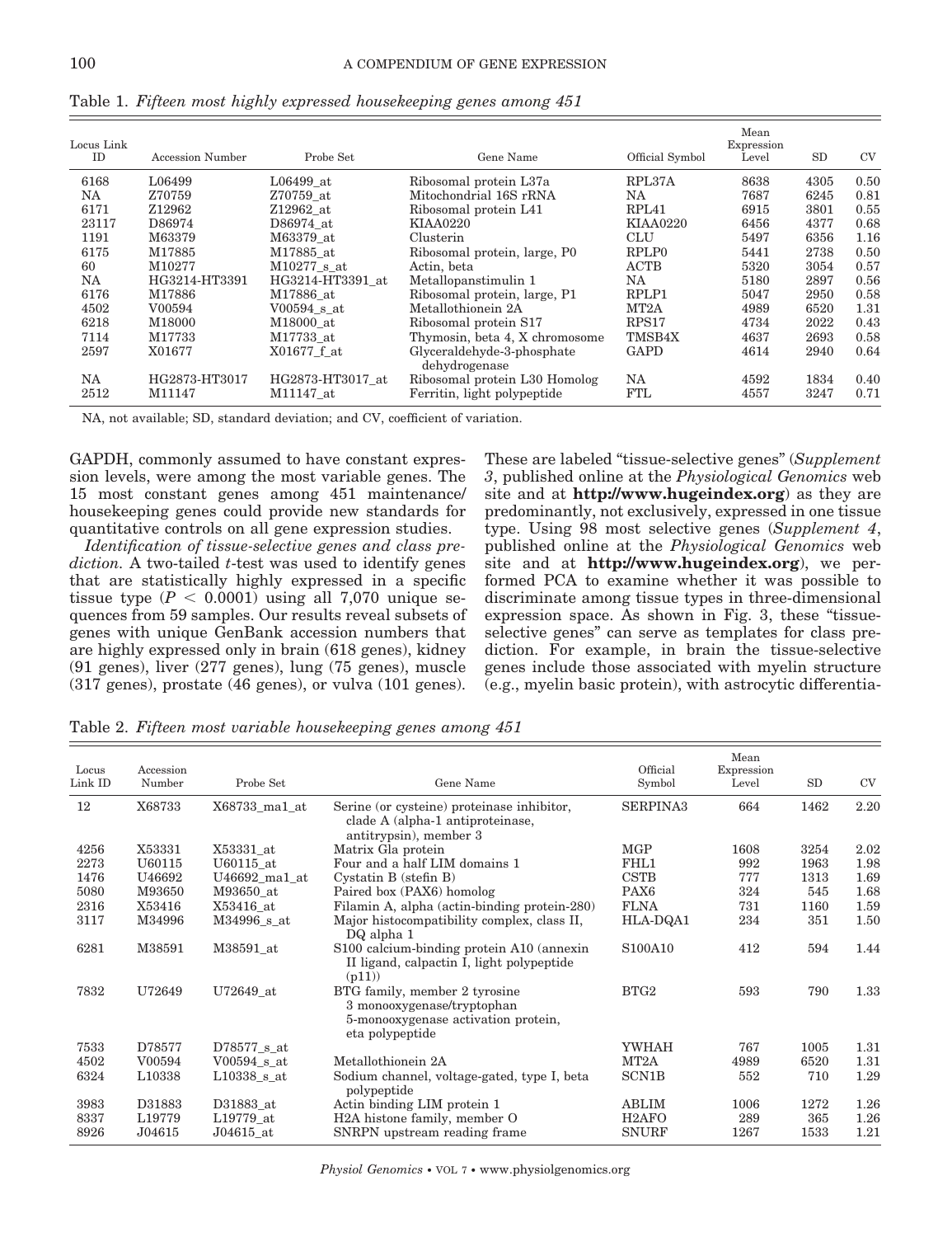| Locus<br>Link ID | Accession<br>Number | Probe Set | Gene Name                                                                                  | Official<br>Symbol | Mean<br>Expression<br>Level | SD  | <b>CV</b> |
|------------------|---------------------|-----------|--------------------------------------------------------------------------------------------|--------------------|-----------------------------|-----|-----------|
| 5708             | D78151              | D78151 at | Proteasome (prosome, macropain) 26S subunit,<br>non-ATPase, 2                              | PSMD <sub>2</sub>  | 576                         | 163 | 0.28      |
| 5690             | D <sub>26599</sub>  | D26599 at | Proteasome (prosome, macropain) subunit, beta<br>type, 2                                   | PSMB <sub>2</sub>  | 587                         | 169 | 0.29      |
| 2873             | U20285              | U20285 at | G protein pathway suppressor 1                                                             | GPS1               | 349                         | 105 | 0.30      |
| 5691             | D <sub>26598</sub>  | D26598 at | Proteasome (prosome, macropain) subunit, beta<br>type, 3                                   | PSMB <sub>3</sub>  | 476                         | 144 | 0.30      |
| 821              | L10284              | L10284_at | Calnexin                                                                                   | <b>CANX</b>        | 709                         | 223 | 0.32      |
| 375              | M84332              | M84332 at | ADP-ribosylation factor 1                                                                  | ARF1               | 873                         | 282 | 0.32      |
| 6944             | D43642              | D43642 at | Transcription factor-like 1                                                                | TCFL1              | 484                         | 157 | 0.33      |
| 3020             | M11353              | M11353 at | H <sub>3</sub> histone, family 3A                                                          | H3F3A              | 1857                        | 630 | 0.34      |
| 9791             | D14694              | D14694 at | Phosphatidylserine synthase 1                                                              | PTDSS1             | 343                         | 119 | 0.35      |
| 3183             | M16342              | M16342 at | Heterogeneous nuclear ribonucleoprotein C (C1/C2)                                          | <b>HNRPC</b>       | 188                         | 65  | 0.35      |
| 3735             | D31890              | D31890 at | Lysyl-tRNA synthetase                                                                      | <b>KARS</b>        | 398                         | 140 | 0.35      |
| 5879             | D25274              | D25274 at | Ras-related C3 botulinum toxin substrate 1 (rho<br>family, small GTP binding protein Rac1) | RAC1               | 713                         | 257 | 0.36      |
| 14               | M95627              | M95627 at | Angio-associated, migratory cell protein                                                   | AAMP               | 365                         | 132 | 0.36      |
| 2098             | M13450              | M13450 at | Esterase D/formylglutathione hydrolase                                                     | ESD                | 363                         | 131 | 0.36      |
| 6917             | M81601              | M81601 at | Transcription elongation factor A (SII), 1                                                 | TCEA1              | 241                         | 87  | 0.36      |

Table 3. *Fifteen most constant housekeeping genes among 451*

tion (e.g., glial fibrillary acidic protein), with synaptic reorganization (e.g., calcium channel, voltage-dependent  $\beta$ 2, calmodulin 3, and GAP-43), and with neurotransmission (e.g., GABA receptor and glial high-affinity glutamate transporter). Among the tissue-selective genes (*Supplement 3*) we also identify smaller subsets of "tissue-specific" genes, defined statistically as  $P = 0$ and having no overlap in expression level with any other tissue.

Kidney-selective genes include those known to be highly expressed in this organ such as uromodulin (Tamm-Horsfall glycoprotein),  $\alpha$ -enolase, and ion transporters (e.g.,  $\beta$ 1-subunit of Na<sup>+</sup>-K<sup>+</sup>-ATPase, Na-Cl electroneutral thiazide-sensitive cotransporter, K-inwardly-rectifying channel, bumetanide-sensitive Na-K-2Cl cotransporter, amiloride-sensitive epithelial sodium channel, and amiloride binding protein 1). In addition, hydroxysteroid  $(11-\beta)$  dehydrogenase  $2(11\beta-$ HSD2), a gene that inactivates glucocorticoids and prevents them from binding to the nonselective mineralocorticoid receptor, is also highly expressed. In the kidney, it is this NAD-dependent high-affinity isoform which is thought to endow specificity on the receptor comprising nature of an autocrine protector of the mineralocorticoid receptor and play an important role in cardiovascular homeostatic mechanism (24).

As anticipated, the liver-selective genes include those associated with the coagulation pathway (e.g., factors II, V, VII, IX–XII, fibrinogen, plasminogen, protein S, and antithrombin III), complement pathway (e.g., C2, C4, C5, C8, C9), alcohol metabolism (e.g., alcohol dehydrogenase), lipid process (e.g., apolipoproteins), bile metabolism (e.g., bile acid CoA:amino acid *N*-acyltransferase), antitrypsin member 8, and xenobiotic metabolism (e.g., cytochrome *P*-450). Additionally, serum amyloid A1 and A4, constitutive for amyloid fibril formation, angiogenin, ribonuclease, RNase for angiogenesis,  $\alpha$ 1-glycine amidinotransferase for creatine biosynthesis, cysteine dioxygenase, type I for cysteine metabolism, and genes associated with growth, such as insulin-like growth factor, growth hormone receptor, hepatocyte growth factor (HGF) activator, are highly expressed in liver as well. Unlike 11β-HSD2, a



Fig. 3. Separation of the 7 tissue groups in 3-dimensional principal component (PC) space by applying principal component analysis (PCA) on 98 tissue-specific genes. Fourteen tissue-selective genes for each class of tissues, such as the brain, kidney, and other classes of samples were chosen to enhance the separation in PC space. When these 98 genes are used, the discrimination of the tissues can be observed in the 1st, 4th, and 5th PCs. Together, these 3 PCs capture  $~10\%$  of the information in the data.

*Physiol Genomics* • VOL 7 • www.physiolgenomics.org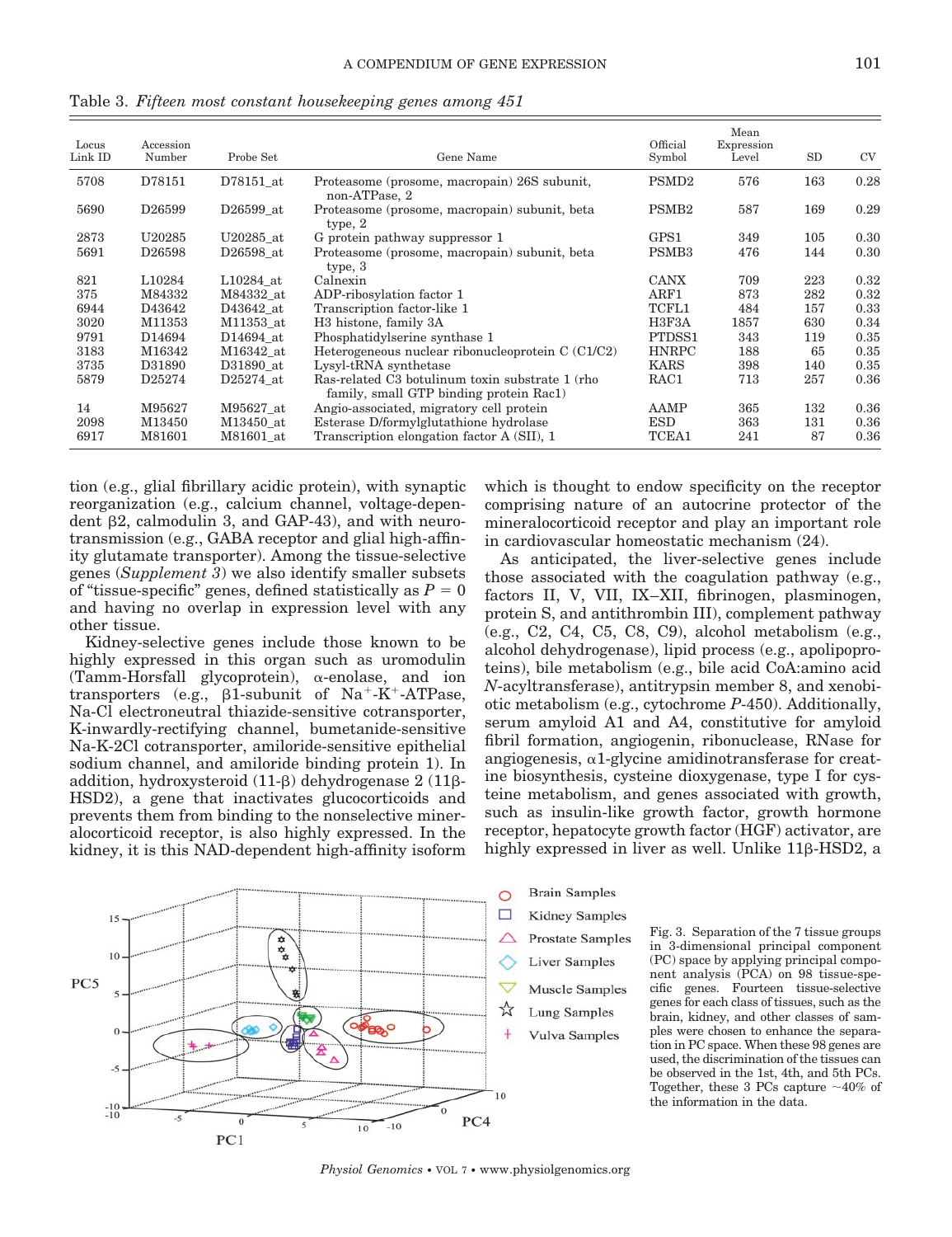gene specific in kidney,  $11\beta$ -HSD1 is the gene in liver involved in steroid metabolism.

The lung-selective genes include those associated with extracellular matrix (e.g., pulmonary surfactant associated protein), HLA/cytokine (e.g., MHC II,  $\gamma$ -interferon inducible protein 30) and others (von Willebrand factor, claudin 5, palmitoyl-protein thioesterase 2, mannose receptor, lung cytochrome *P*-450). The muscle-selective genes include those associated with the cytoskeleton (e.g., actin,  $\alpha$ 1, actinin  $\alpha$ 2–3), contraction (e.g., tropomyosin, troponin, myosin), mitochondria (e.g., cytochrome C-1, ubiquitin, creatine kinase), and metabolism of glucose, glycogen, and lipids (e.g., lactate dehydrogenase, phosphoglucomutase 1, carnitine palmitoyltransferase). Furthermore, carbonic anhydrase III for  $CO<sub>2</sub>$  metabolism, creatine kinase, mitochondrial 2 (sarcomeric) for energy transduction, and gene for thermal regulation (neurotrophic tyrosine kinase, receptor, type 1) are also highly expressed in muscle.

The prostate-selective genes include those that are associated with hormones (e.g., prostate secretory protein), redox pathways (e.g., prostatic acid phosphatase, aldehyde dehydrogenase 6), cytoskeleton (actin-binding protein-278), and others (e.g., prostate-specific antigen, T-cell receptor- $\gamma$ , TGF- $\beta$ 3, estrogen regulated LIV-1 protein). The vulva-selective genes include those associated with the cytoskeleton (e.g., keratin, ladinin, loricrin), extracellular matrix (e.g., desmoplakin 1, profilaggrin, epican, connexin 26, galectin 7, desmocollin), and hair follicle-related protein (e.g., basic/acidic hair keratin).

*Identification of variant genes within a tissue.* Another question of significant interest is whether there are genes whose tissue-specific expression is highly variable between different individuals. This was done by calculating the CV for genes called "present" in all samples. Figure 4 shows a histogram depicting the distribution of CV among different kidney specimens. The mean CV for the distribution was 0.31 with a standard deviation of 0.25. The genes with CV score greater than two standard deviations away from the mean are highlighted, indicating those that are most variable in kidney. These transcripts include several known to be associated with disease phenotypes. For example, the Na-Cl electroneutral thiazide-sensitive cotransporter is the target of a major antihypertensive diuretic, and mutations in this gene can cause Gitelman's syndrome, an autosomal recessive disease characterized by diverse abnormalities in electrolyte homeostasis (7, 36). In addition, aldose reductase plays a key role in the diabetic complications of kidney, nerve, and retina (10, 19, 29–31). We also observed similar distribution patterns of CV for brain, liver, lung, muscle, and vulva and identified small subsets  $\left( \langle 2\% \rangle \right)$  of genes that are highly variable (*Supplement 5*, published online at the *Physiological Genomics* web site and at **http://www.hugeindex.org**). In lung, the most variant genes include integrin- $\beta$ 2, which has been shown to predispose individuals to recurrent bacterial infections (16, 20), and antileukoproteinase, which is involved in several chronic and acute diseases of the respiratory tract (4, 35). In liver, the most variant genes include insulin-like growth factor 2, a putative susceptibility factor for obesity  $(9, 12, 32)$ ; fibrinogen- $\gamma$ , defects of which are a cause of thrombophilia (26, 27); and hepatic lipase, a complete deficiency of which causes coronary atherosclerosis and premature dyslipidemia (17, 33). Each of the other 13 tissue types contains samples from less than 3 different individuals. Therefore, CVs were not calculated.

### **DISCUSSION**

In 1965, Watson et al. (40) defined the housekeeping genes as those genes that are "always expressed" in



Kidney-variant genes

Fig. 4. Histogram showing the distribution of genes present in all 4 normal human kidney tissues. Coefficient of variation (CV) scores were calculated for each of the present genes. The *x*-axis represents the CV score, and the *y*-axis represents the number of genes. The mean CV for the distribution was 0.31 with a standard deviation of 0.25. The genes with CV score greater than 2 standard deviations away from the mean are highlighted.

Coefficient of variation

 $145$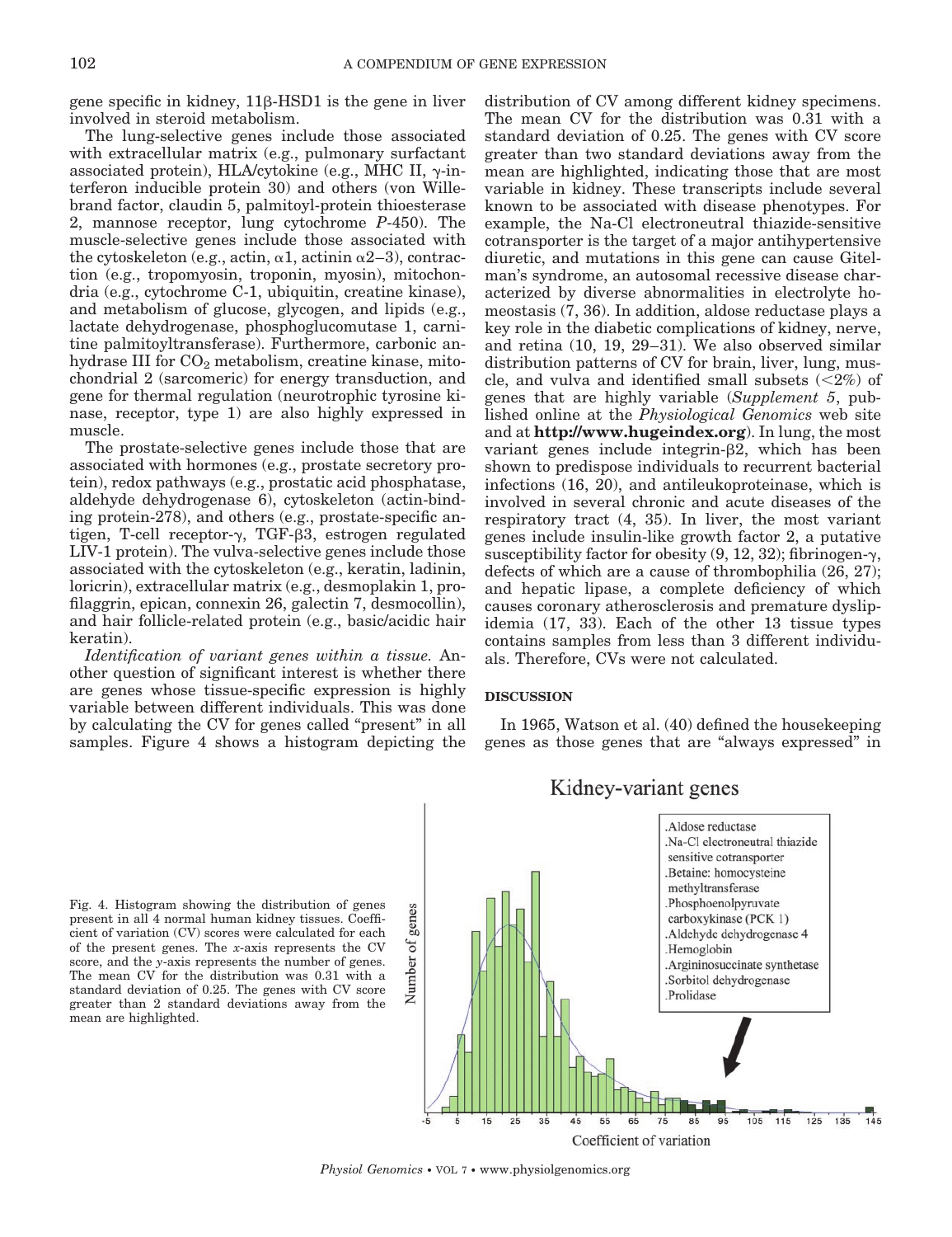every tissue to maintain cellular functions. This study is the largest quantitative survey, evaluating  $\sim 7,000$ expressed sequences from 19 normal adult human tissue types. We identified a subset of 451 genes expressed in all normal adult human tissue types. This result supplements a previous report of 535 genes that were expressed in 11 fetal and adult tissues (39). Also, 358 of these maintenance/housekeeping genes are common to both lists. Functional annotation revealed that these genes participate in many active cellular processes.

We also found that expression of many of these maintenance/housekeeping genes is highly variable. In particular, we report here that these maintenance/ housekeeping genes alone contain "tissue-specific" expression patterns (Fig. 2), which may be used to distinguish an individual tissue type. These results suggest that the gene expression patterns of maintenance/housekeeping genes reflect intrinsic differences among the individual tissues, most likely related to differences in metabolic activity and cytoarchitecture. The ability of housekeeping genes to define different biological states suggests that they may be suitable for distinguishing different disease states as well. In a practical sense, these genes could be used as standard controls on all gene expression studies to facilitate data comparison among laboratories and across platforms.

We identified subsets of genes that are highly expressed in one tissue type but not in others. We labeled these "tissue-selective genes" rather than "tissue-specific genes," since very few were expressed in only a single tissue type and a number of human tissues were not included in our analysis. These tissue-selective genes, ranging from 75 to 621 genes per tissue, have enough power to provide class prediction using a threedimensional PCA. Additionally, these subsets of genes are found to be closely associated with the major functions carried out by each specific tissue type, e.g., genes related to myelin proteins and glial differentiation in brain; genes involved in coagulation and complement pathways in liver; genes associated with channels and transporters in kidney; and genes for pulmonary surfactant proteins in lung. We suggest that these genes may represent potential "signature" genes for the specific tissues with the important caveat that more tissues need to be sampled (e.g., endocrine system) to refine the "tissue-selective" fingerprints. Furthermore, ongoing efforts to deduce the functions of orphan genes will benefit from defining those that have tissue-selective expression patterns, as this will highlight a limited number of biological processes that should be considered.

Although all samples used in this study are normal tissues from a histological perspective, one important observation from our study is the demonstration that, for a given tissue, different individuals have a small set of genes with highly variable expression. Logically, tissues from either biopsy or autopsy often contain multiple cell types, which are in various states. It is conceivable that the variations are due to differences in the cell types and their states when the tissues were

collected. In addition, the differences of age, gender, underlying health, and medications may also play roles in the variation. Further studies will be needed to address these issues. Even so, the presence of tissuevariant genes is consistent with the notion that the genotypes and the inherent plasticity of human tissues of an individual may contribute to gene-specific expression.

We thank Yangxi Wang, Mani Khounviengsay, Nathan Best, and Ken Auerbach for web site design. We also thank Frank Haluska and Mohammed Miri for assistance with tissue acquisition. We acknowledge Lynn Mills, a high school biology teacher, for inspiring the name of the HuGE Index.

This work was supported by the Merck Genome Research Institute. In addition, support was provided by National Institutes of Health Grants DK-36031 and DK-58849 (to S. R. Gullans), DK-09987 (to L.-L. Hsiao), CA-80084 (to F. Dangond), NS-16367 (to M. Mahadevappa), and DK-58533 (to Gregory Stephanopoulos). This work was also partially supported by Grants DE-FG02-94ER-14487 and DE-FG02-99ER-15015 (to Gregory Stephanopoulos) from the Engineering Research Program of the Office of Basic Energy Science at the Dept. of Energy, by the BSG foundation (to R. Bueno), and by Integrative Graduate Education and Research Traineeship 9870710 (to P. Haverty).

#### **REFERENCES**

- 1. **Adams MD, Kerlavage AR, Fleischmann RD, Fuldner RA, Bult CJ, Lee NH, Kirkness EF, Weinstock KG, Gocayne JD, White O, and et al.** Initial assessment of human gene diversity and expression patterns based upon 83 million nucleotides of cDNA sequence. *Nature* 377: 3–174, 1995.
- 2. **Alaiya AA, Franzen B, Hagman A, Silfversward C, Moberger B, Linder S, and Auer G.** Classification of human ovarian tumors using multivariate data analysis of polypeptide expression patterns. *Int J Cancer* 86: 731–736, 2000.
- 3. **Alizadeh AA, Eisen MB, Davis RE, Ma C, Lossos IS, Rosenwald A, Boldrick JC, Sabet H, Tran T, Yu X, Powell JI, Yang L, Marti GE, Moore T, Hudson J Jr, Lu L, Lewis DB, Tibshirani R, Sherlock G, Chan WC, Greiner TC, Weisenburger DD, Armitage JO, Warnke R, Levy R, Wilson W, Grever MR, Byrd JC, Botstein D, Brown PD, and Staudt LM.** Distinct types of diffuse large B-cell lymphoma identified by gene expression profiling. *Nature* 403: 503–511, 2000.
- 4. **Ameshima S, Ishizaki T, Demura Y, Imamura Y, Miyamori I, and Mitsuhashi H.** Increased secretory leukoprotease inhibitor in patients with nonsmall cell lung carcinoma. *Cancer* 89: 1448–1456, 2000.
- 5. **Bubendorf L, Kolmer M, Kononen J, Koivisto P, Mousses S, Chen Y, Mahlamaki E, Schraml P, Moch H, Willi N, Elkahloun AG, Pretlow TG, Gasser TC, Mihatsch MJ, Sauter G, and Kallioniemi OP.** Hormone therapy failure in human prostate cancer: analysis by complementary DNA and tissue microarrays. *J Natl Cancer Inst* 91: 1758–1764, 1999.
- 6. **Camp RL, Charette LA, and Rimm DL.** Validation of tissue microarray technology in breast carcinoma. *Lab Invest* 80: 1943– 1949, 2000.
- 6a.**Celera Genomics.** The sequence of the human genome. *Science* 291: 1304–1351, 2001.
- 7. **Colussi G, Rombola G, Brunati C, and De Ferrari ME.** Abnormal reabsorption of  $Na^+/CI^-$  by the thiazide-inhibitable transporter of the distal convoluted tubule in Gitelman's syndrome. *Am J Nephrol* 17: 103–111, 1997.
- 8. **Consortium of the IHGS.** Initial sequencing and analysis of the human genome. *Nature* 409: 813–958, 2001.
- 9. **Devedjian JC, George M, Casellas A, Pujol A, Visa J, Pelegrin M, Gros L, and Bosch F.** Transgenic mice overexpressing insulin-like growth factor-II in beta cells develop type 2 diabetes. *J Clin Invest* 105: 731–740, 2000.
- 10. **Dunlop M.** Aldose reductase and the role of the polyol pathway in diabetic nephropathy. *Kidney Int* 58, *Suppl* 77: S3–S12, 2000.